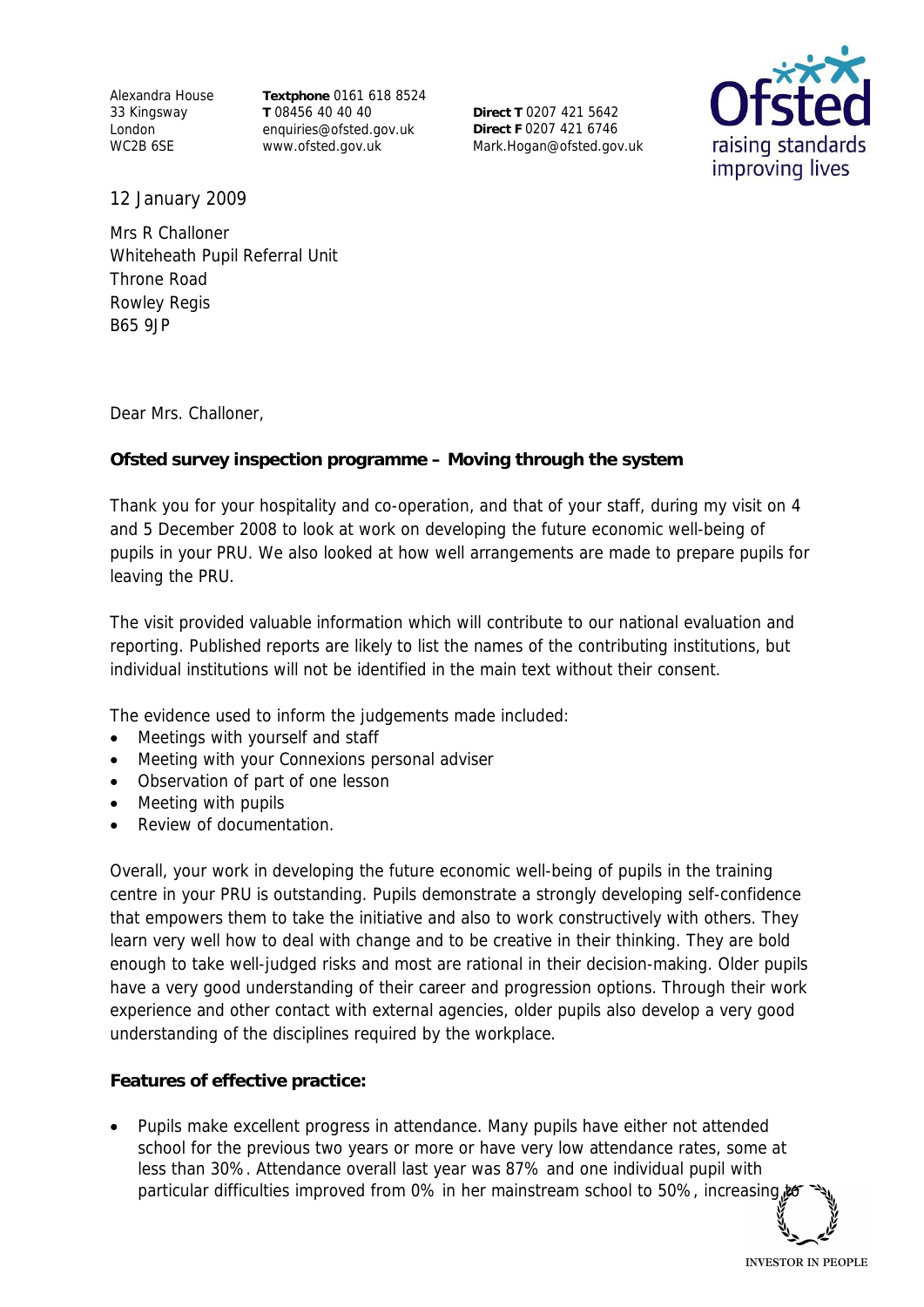

68% since her last review. Some pupils regularly achieve 100% attendance. The particularly effective attendance procedures ensure immediate daily contact by telephone, a letter after three days and a possible visit. If non-attendance is persistent, then a review takes place with the pupil and their parent. The education welfare officer is fully involved and understanding of the individual needs of the pupils. The attendancerecording sheet is very comprehensive and enables patterns of non-attendance to be recognised. The PRU effectively uses a booklet which explores the good and bad points about 90% plus a matrix showing how much time is lost over a year if pupils either miss school or individual lessons. This is a very effective discussion tool with pupils.

- Despite pupils missing a lot of schooling prior to coming to the PRU, progressions are good. In the last five months, 12 pupils have been reintegrated into school. In 2007, 70% of year 11 leavers progressed into college or work-based learning, 13% into employment and 8.5% remained not in employment, education, or training (NEET). In 2008, 69% progressed into college or work-based learning and 23% into employment. Past pupils have moved into higher education; one is a doctor, one is a teacher and another is studying law. Individual education plans and individual pastoral plans set challenging and measurable targets and are effectively used to assess and plan progress.
- The curriculum is innovative and effective and is designed not only to lead to achievement in the national curriculum but also to encourage pupils to develop their confidence, personal and social skills. Developments have taken place to offer wider curriculum opportunities within each department. For example, in 2005/06 the mathematics department focused mainly on national curriculum mathematics. Work in 2006/07 extended to links with science, food technology, information communication technology (ICT) and personal and social education with a project on citizenship activity and the use and abuse of statistics. Activities for 2007/08 included work with the art department and looking at Islamic patterns and in 2008/09, included a cipher challenge involving ICT, history and English. Similar developments have taken place in every department. Pupils are stimulated by this approach and are motivated to learn. Teaching is good with a range of creative resources. Wednesday afternoons are for activities which widen horizons and encourage pupils to try new sports, develop new skills, meet new people and cope with the outside world in a secure and familiar setting. Pupils are encouraged to enter national competitions and many are successful. Pupils are very active in fundraising and community events and spend time looking at the groups of people they are raising money for.
- Careers education and work-related activities are good with excellent links with the Connexions personal adviser. Year 9 pupils look at their options and choose their subjects and year 10 includes group work. The main focus is on year 11 to prepare pupils for when they leave. A visit to Birmingham University, designed to raise aspirations, gave pupils an insight into the courses available and student life. This was followed by a careers event in collaboration with Connexions. Five speakers from different vocational areas, talked to pupils in small groups. This was a very practical day and even included handling the animals brought in by one of the speakers who worked with animals. The day gave the opportunity for pupils to talk to people they did not know and to try out new activities. A new life skills course is introducing a wide variety of topics relevant to economic well-being.